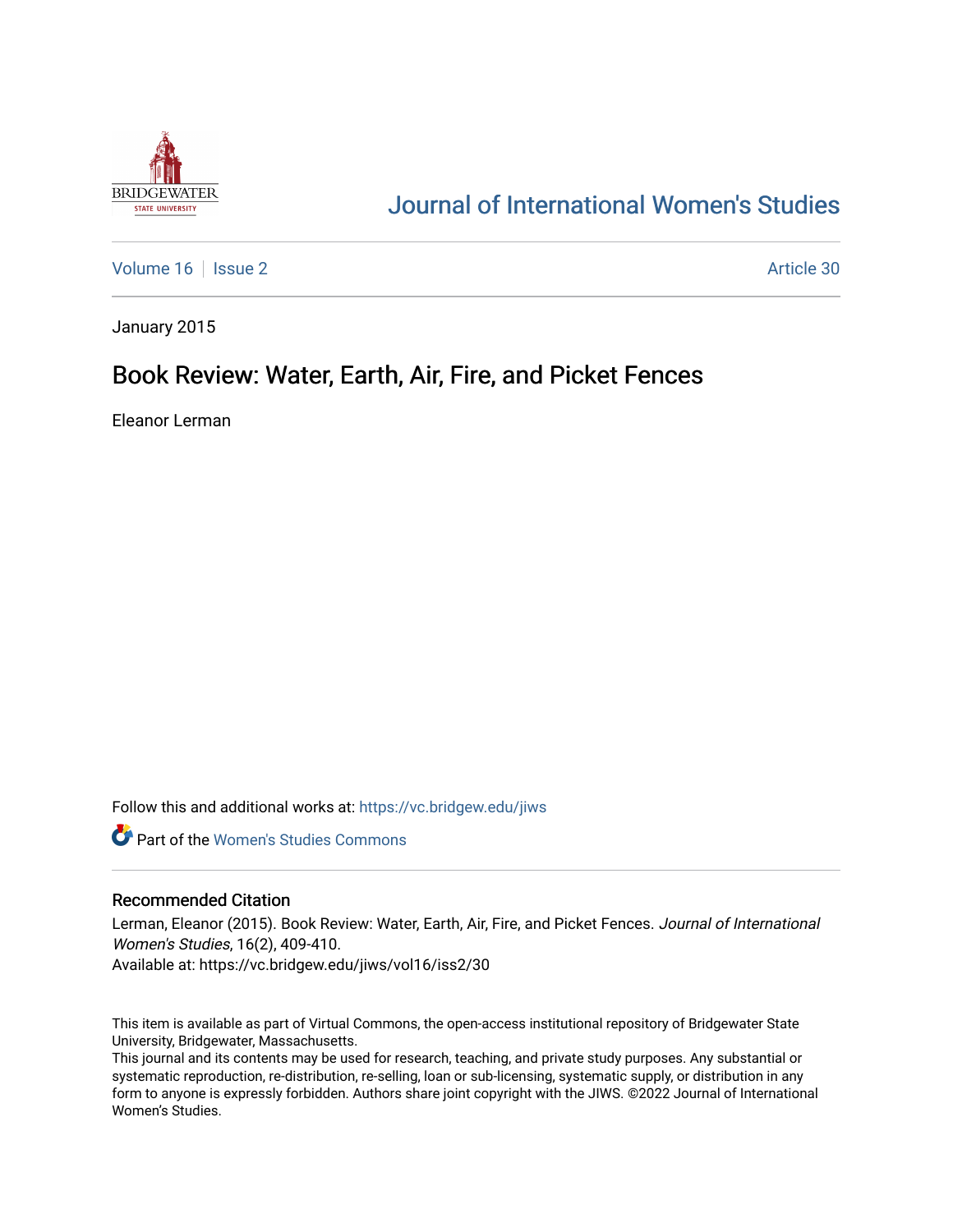#### Lerman: Book Review

This journal and its contents may be used for research, teaching and private study purposes. Any substantial or systematic reproduction, re-distribution, re-selling, loan or sub-licensing, systematic supply or distribution in any form to anyone is expressly forbidden. ©2015 Journal of International Women's Studies.

## **Water, Earth, Air, Fire, and Picket Fences** By Carol Smallwood. Published 2014 by Lamar University Press, Beaumont, Texas

116 pages Paperback, \$15.00

## Reviewed by Eleanor Lerman<sup>1</sup>

The relationship between the individual and the natural world can be upended in a moment. Vegetables, fruits, moons, clouds, wind, insects, seasons, lakes and leaves, can all year after year—present themselves as mundane elements of an everyday life and then, in an instant, suddenly appear in a very different light, surrounded by a different context, and take on new and uneasy symbolism. That realization occurs to the reader on almost every page of Carol Smallwood's new collection, *Water, Earth, Air, Fire and Picket Fences*. In the book, Smallwood examines the nature and meaning of these changes and the individual's perception of them. Honing in on her own experiences, the poet uses repeated words and phrases to hammer home the necessity of turning over both one's short- and long-term understanding of the world around us (and within us), as if no endeavor could be both more and less important than the close study of a single human life. Unexpected—but not unusual—occurrences offer the opportunity for such close study: a power outage, for example (as in the poem, "The Blue of Swimming Pools," and a companion piece that appears later in the book, "Using Available Light"), that allows the poet to observe and report on her reactions to a town suddenly deprived of the certainty of its daily activities, of colors affected by hot and cold, of a cat's patience and the slow passage from light to darkness through hours measured only by one's own experiences of these carefully noted scenes.

There is, however, another type of experience that infuses this collection: illness specifically, cancer—and the nearness of death. Interestingly, for a book that is so imbued with the pastoral scents and scenes of suburbia, illness is mostly framed in what most readers would consider the archetypal destination of urban America: fast food restaurants. It's an effective choice, a way of presenting suffering, along with the disturbing possibility of nonexistence, in a setting so mundane as to be familiar to anyone. For example, if not for this book, who would imagine that Taco Bell, Wendy's and McDonald's could be so artfully (and completely nonironically) presented as way stations between life and death? The loud colors and hard surfaces of these environments also allow for the jarring juxtaposition of images across the various poems in the collection: blood cells and Styrofoam cups, chemotherapy and countertops. How the ordinary insists on surrounding the extraordinary danger of illness is also examined in a hospital setting, as patients undergoing treatment remark on the exploits of TV talk show participants as paternity is debated and a man "with a Christopher Reeve profile" dozes. Superman, in this

 $\overline{a}$ 

409

<sup>1</sup> Contact: [elerman1@optonline.net;](mailto:elerman1@optonline.net) 516-431-8618. Web site: [www.eleanorlerman.com](http://www.eleanorlerman.com/) Eleanor Lerman is the author of six books of poetry, two collections of short stories, and a novel, *Janet Planet* (2011). Her most recent collection of poetry, *Strange Life*, was published by Mayapple Press in 2014 and her second novel, *Radiomen*, is forthcoming from The Permanent Press in 2015. She is a National Book Award finalist, the recipient of the 2006 Lenore Marshall Poetry Prize from the Academy of American Poets and a 2007 Poetry Fellowship from the National Endowment for the Arts. In 2011 she was awarded a Guggenheim Fellowship.